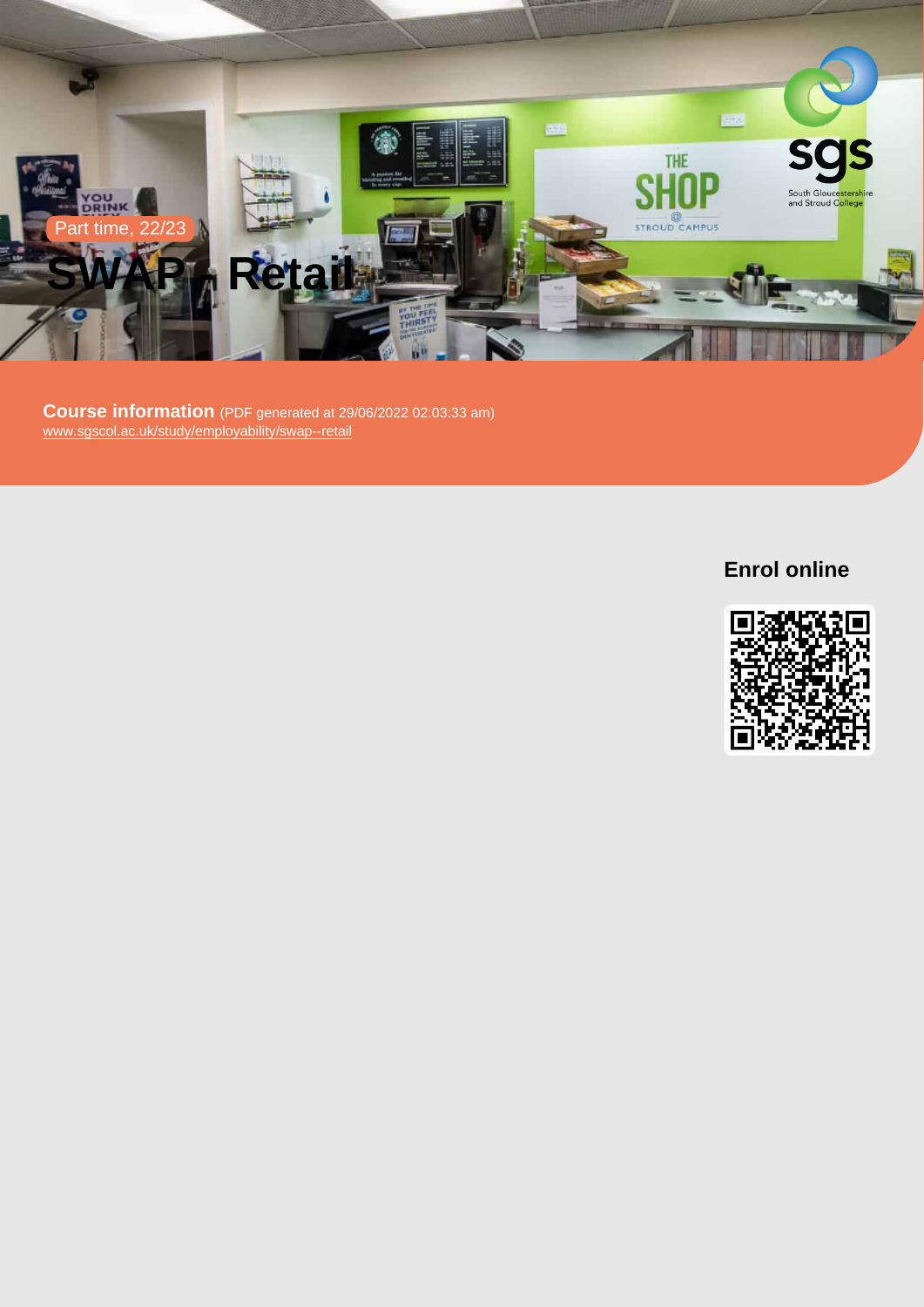# Summary

The retail sector is huge, with reported retail sales of £394 Billion in the UKalone. The sector has plenty of opportunities, from dealing with day-to-daycustomer care and generating sales to influencing trends and makingstrategic business decisions.

Why not boost your chances of successful employment within the sectorwith our Retail UpSkillED course. Our course could be just the tickettowards your future career ambitions! This course is also fully-funded meaning you will have nofees to pay for attending this course and is delivered throughout Bristol within one of our communityvenues.

The qualifications you will gain from taking this course are:

- City & Guilds Introduction to Retail Entry Level 3 Award
- City & Guilds Customer Service Level 1 Award

Plus the chance to be a mystery shopper!

You will develop by:

- Gaining the skills employers are looking for
- Achieving relevant qualifications to help you succeed
- Receiving careers guidance from our dedicated team
- Learning effective interview techniques from local employers within the sector\*
- Receiving advice and guidance from local employers within the sector\*
- Having the opportunity of a guaranteed interview with local employers within the sector<sup>\*</sup>

\*we are currently finalizing our local employer partnership. For more information please email [employability@sgscol.ac.uk.](mailto:employability@sgscol.ac.uk)

## How will I learn?

During the courses you will learn all the important transferable skills as well as sector specific training, all of which will help you gain employment and is delivered using engaging classroom activities, workbooks and discussion groups. Industry expert talks are also provided by local employers to give you an insight into the industry and inspire you to consider the sector as a career choice.

This course is located at The Galleries in Bristol City Centre. It is a short walk from Bristol, Temple Meads Train Station or you can get a variety of Bus' including the 75, M1, T1 and 73.

### Entry Requirements

You may be asked to complete a short initial literacy assessment prior to starting, as learners will be required to have basic literacy skills (level 1) to successfully complete this course.

Additional Information

#### DEPARTMENT CONTACT

For more information about this course please email [employability@sgscol.ac.uk.](mailto:employability@sgscol.ac.uk)

#### COURSE FEES